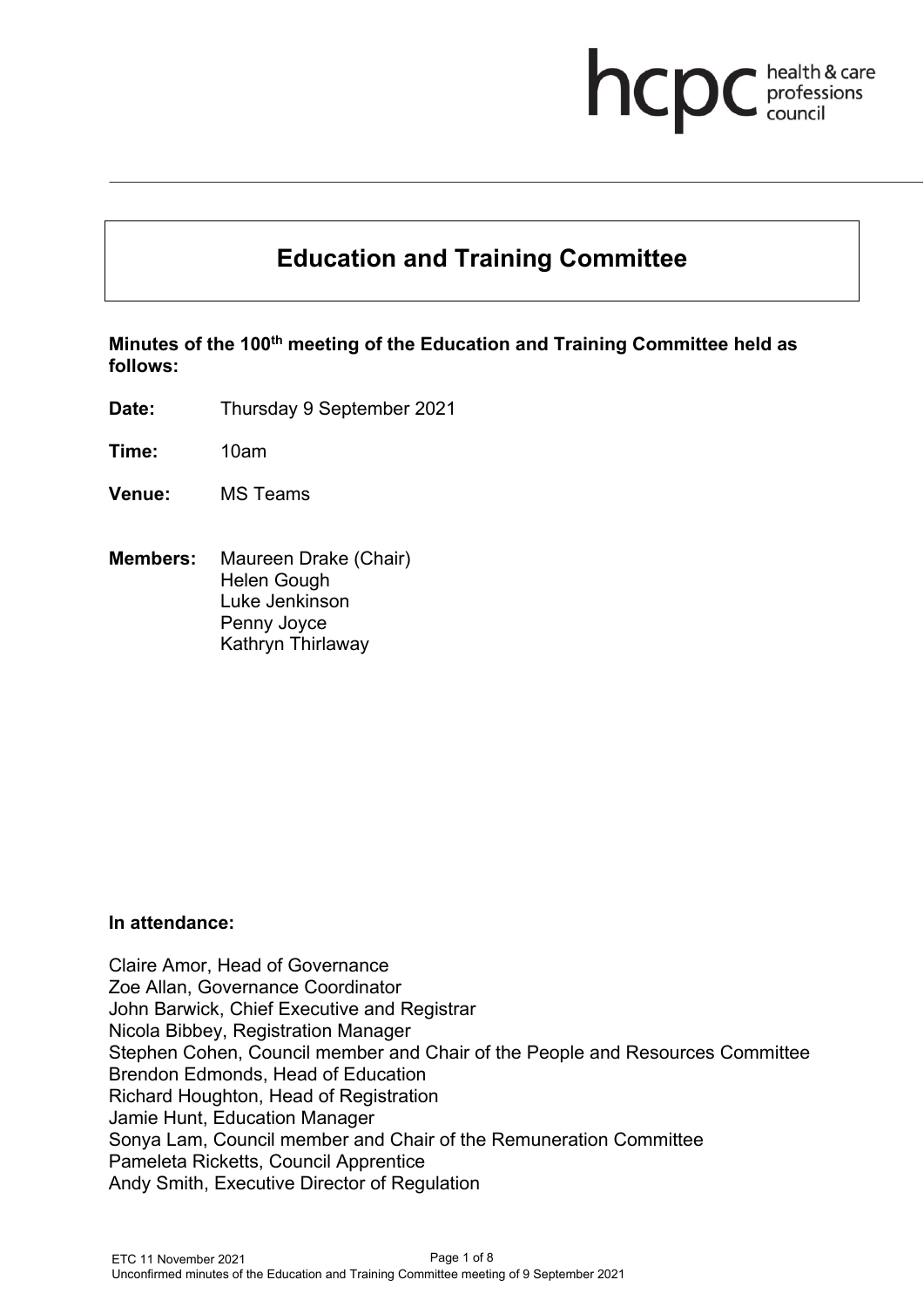# Public Agenda

# **Item 1 – Chair's welcome and introduction**

1.1 The Chair welcomed Members of the Committee and the Executive to the 100<sup>th</sup> meeting of the Education and Training Committee.

#### **Item 2 - Apologies for absence**

2.1 No apologies were received

# **Item 3 - Approval of agenda**

3.1 The Committee approved the agenda

# **Item 4 - Declaration of members' interests**

4.1 No public interests were declared.

# **Item 5 - Public minutes of the Education and Training Committee meetings of 10 June 2021 (ETC 24/21)**

5.1 The Committee approved the public minutes of its meeting of 10 June 2021.

# **Item 6 - Matters arising (ETC 25/21)**

6.1 The Committee noted the matters arising.

Items for discussion/approval

# **Item 7 - Registration Performance (ETC 26/21)**

- 7.1 The Committee received a paper from the Head of Registration. The Committee had previously requested that the Executive report quarterly on both Registration and Education Performance as standing agenda items.
- 7.2 The Chair thanked the Head of Registration for the work that had been done on the format of the report, following discussions held at the Committee's previous meeting. The Chair noted some of the concerns in overall department performance that had been highlighted within the report.
- 7.3 The Committee noted the following points:
	- The main areas of concern were UK applications and international applications which were performing outside of service standards.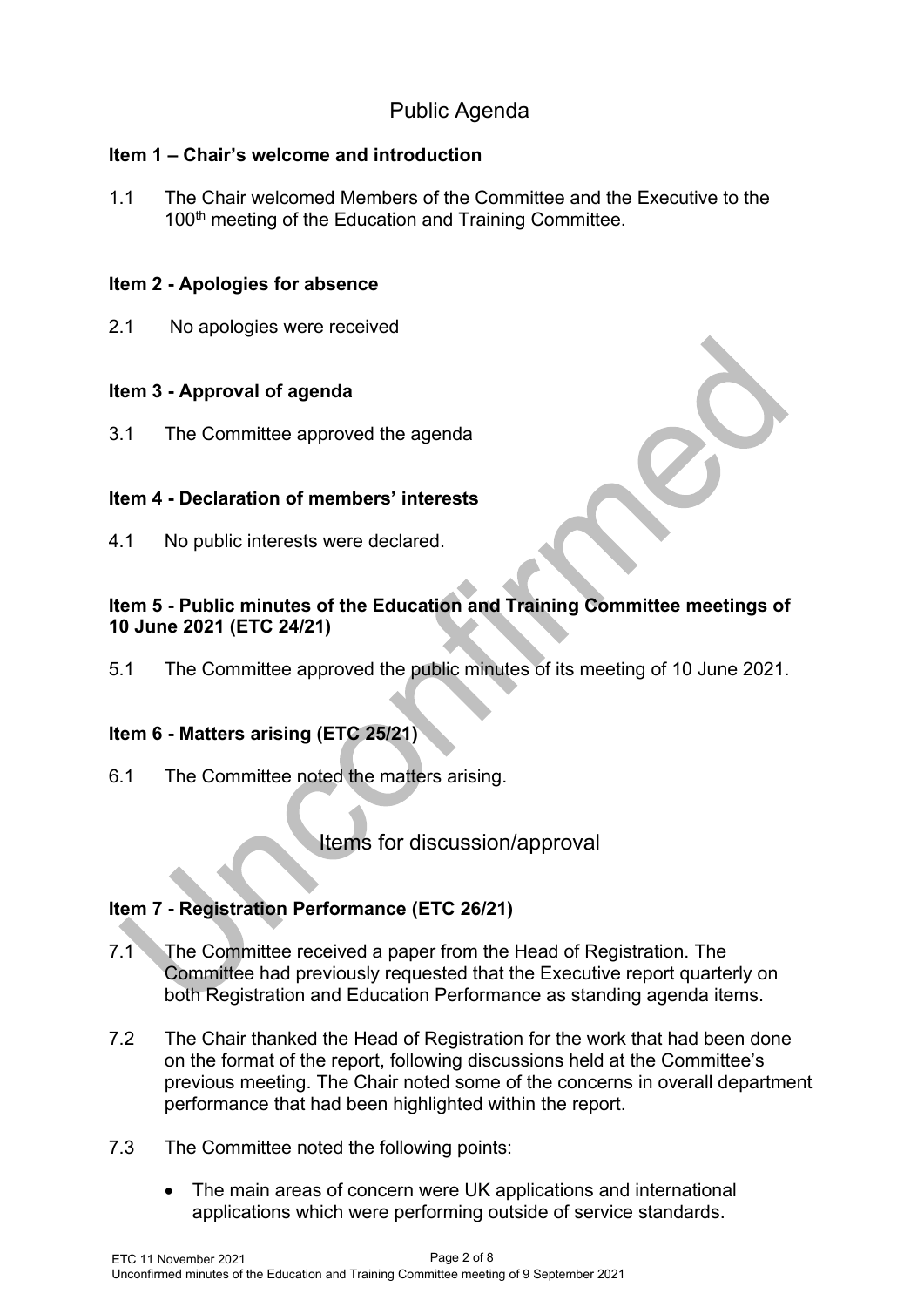- Mitigations had been put in place to address the service issues and provide ongoing and proactive reassurance to Registrants and other stakeholders. Some of these measures included increased online communication efforts, targeted emails and additional call handling resource.
- 7.4 The Committee asked about the reasons for the increase in international applications. The Head of Registrations confirmed that the increase has been significantly above forecast numbers and that work was in progress to build relationships with key stakeholders to understand overseas recruitment drives. The Executive Director of Regulation acknowledged the important role of HCPC in terms of working with stakeholders to manage international recruitment registration demands. It was important that the HCPC understood stakeholders needs and recruitment planning to ensure that that HCPC was well resourced and able to respond to demand and support applicants when they joined the register and the UK workforce. The work of the Professional Liaison team would be a key element.
- 7.5 The Committee reflected on the communication approaches that had been implemented to manage the increased demand and noted that, although it was not a fix, responding to concerns on social media was a positive step taken by the Executive as it had offered some assurance to Registrants. The Committee noted further communication steps the Executive had taken to provide comfort and reassurance to Registrants and Employers as part of the renewal process. The Executive Director of Regulation noted that enhanced communication would be incorporated as part of business as usual once service had stabilised.
- 7.6 The Committee acknowledged the need to achieve balance in addressing recovery of the service and the need to explore more aspirational improvements through digital or cloud-based solutions. The Committee and the Executive acknowledged that alternative solutions could be brought in at the appropriate time.
- 7.7 The Committee reflected on how previous lockdowns and the remote telephony system issues had contributed to the backlog. The Committee asked whether the Executive had any plans in place to prevent this happening again should there be a further lockdown and colleagues had to return to remote working. The Head of Registration responded, clarifying that the backlog had been created by a combination of factors including lockdown, introduction of new systems, direct debit issues, the impact of Brexit and the closure of the temporary register for students . The Head of Registration noted that there were a number of different solutions and mitigations in place to address concerns.
- 7.8 The Committee noted the report in its new format and agreed it provided the needed information.

# **Item 8 - Education Performance (ETC 27/21)**

8.1 The Committee received a paper from the Head of Education.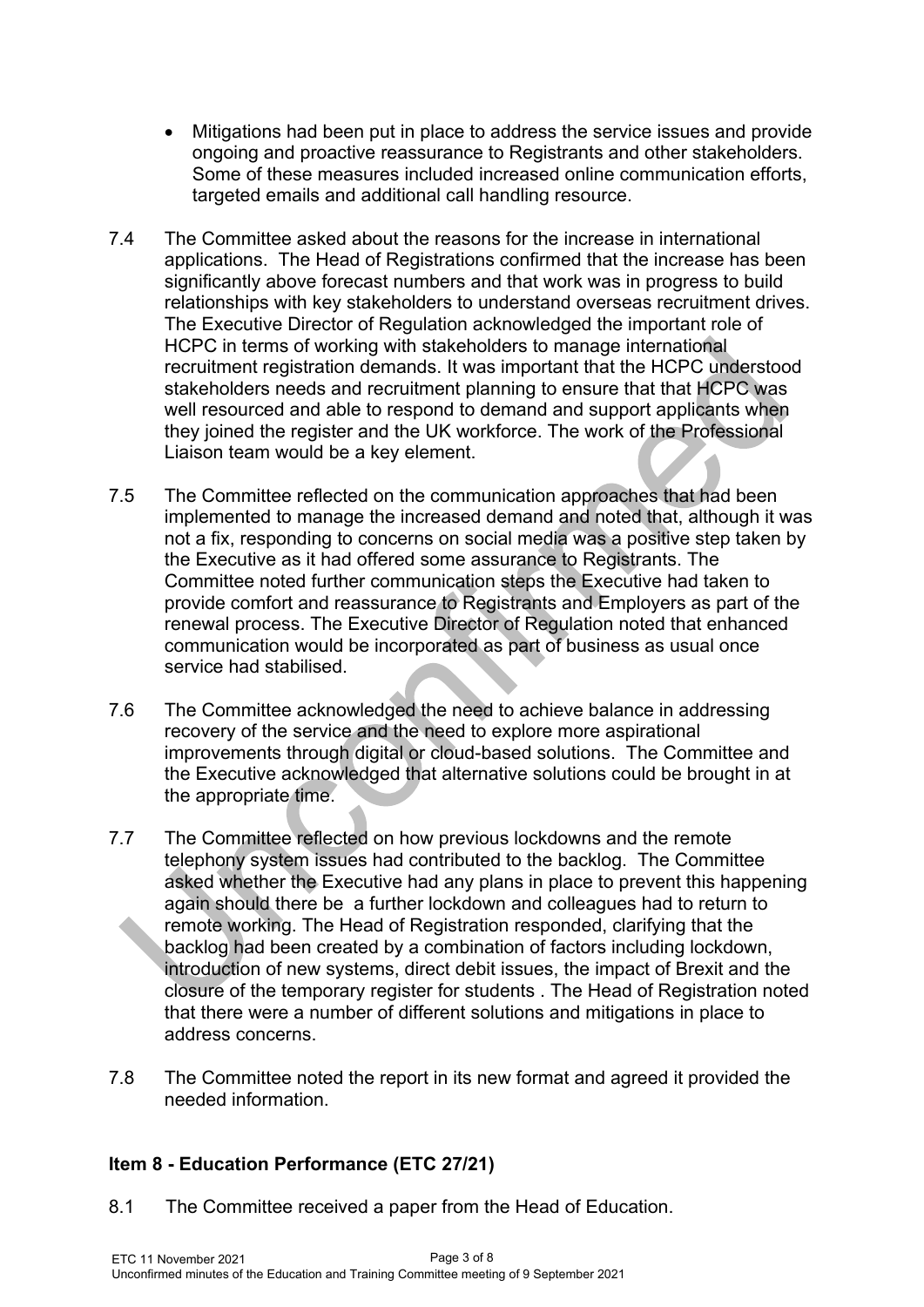- 8.2 The Committee noted that all Education activities were within the agreed performance targets.
- 8.3 The Committee reflected on the positive feedback from Education providers, in particular the point around it feeling like a partnership as that was the intention of the new model.
- 8.4 The Committee asked whether the report would change going forwards to reflect the new model. The Head of Education confirmed that the report presented at this meeting would be the last iteration of the current version. The first iteration of the updated report would be presented to the Committee at its next meeting in November. He added that the Executive would discuss the needed measures of quality for the new model operation reporting with the Committee. The Executive intended to invest in Power BI reporting. Member Luke Jenkinson offered his support to Education colleagues to explore Statistical Process Control methodology reporting (a process for understanding variation in data).
- 8.5 The Committee noted the report and thanked the Education Team for successfully running two models alongside each other over the pilot period for the new model

# **Item 9 - New Education QA model implementation decision (ETC 28/21)**

- 9.1 The Committee received the paper from the Education Manager. The paper set out the outcomes of the HCPC's pilot of a new education assurance model and asked the Committee to approve full implementation of the model.
- 9.2 The Education manager summarised the paper. The Committee noted the following points:
	- in June 2020, the Committee agreed to pilot a new approach for education quality assurance;
	- the pilot aimed to test whether expected benefits could be realised within a new assurance model. This pilot concluded in August 2021;
	- learning identified through the pilot in operation was incorporated into the model as the pilot progressed;
	- all success measures were met from the pilot outcomes, and all learning action points had been implemented. The pilot had improved the model through the changes made due to this learning. These changes were summarised in the paper;
	- benefits of the new model were seen across a diverse range of providers providing assurance that the model was scalable;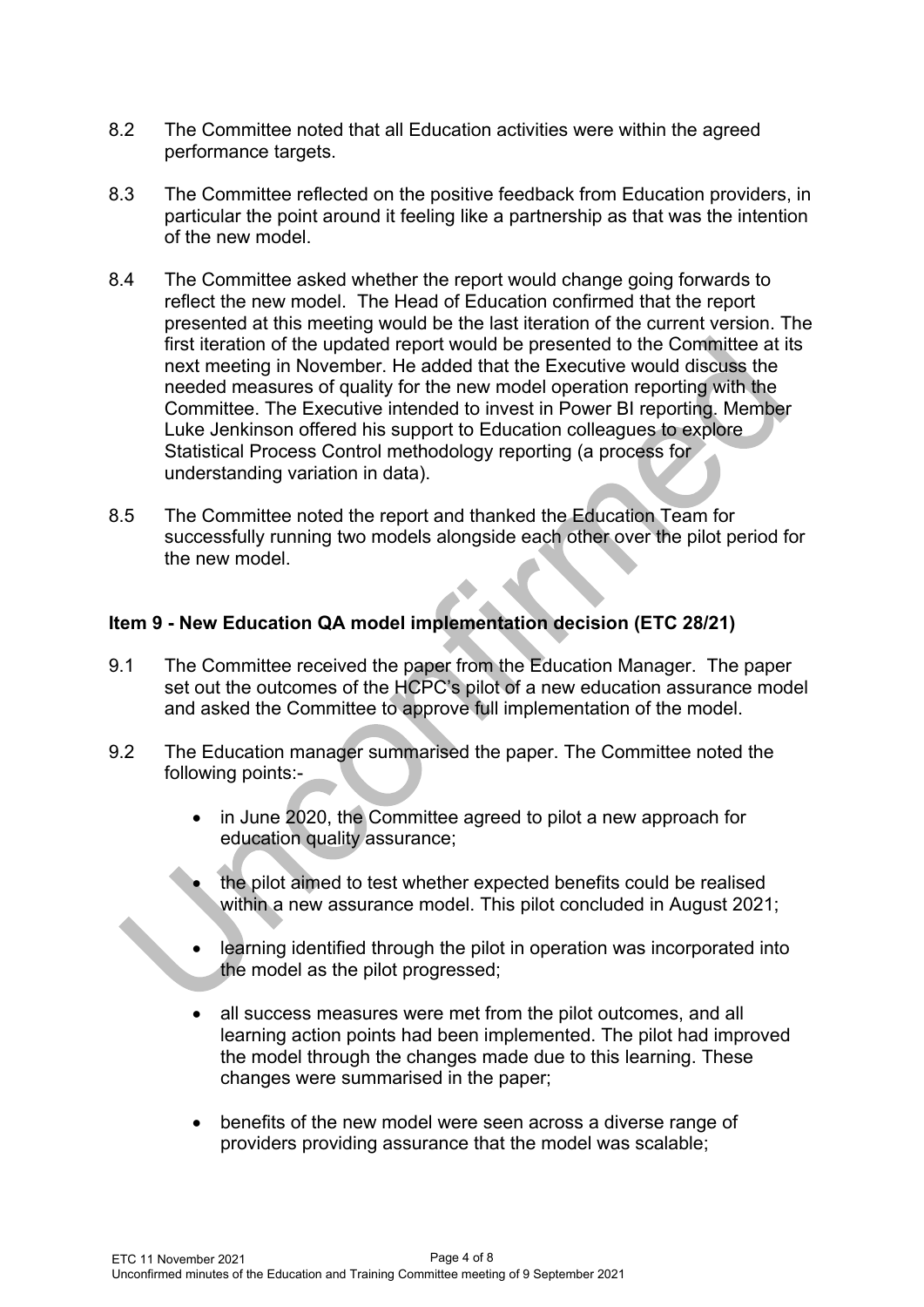- the Education team and Visitor Partners had been through a significant change curve in developing their understanding of the model, and were able to demonstrate confidence in applying it; and
- should the Committee agree to full implementation of the new model, implementation activities would take place through the remainder of 2021 with an aimed go live at the beginning of 2022.
- 9.3 The Committee asked if the Executive were confident that full implementation of the new model would not result in additional cost pressures. The Education Manager confirmed that the costs of the new model were comparable to the HCPC's current model of education assurance. A variable which could impact on cost was how soon the Committee wished all programmes to cycle through the new model. An options paper would be presented to the Committee at a future meeting.
- 9.4 The Committee noted that non-traditional providers may not be able to provide the required monitoring data as standard and asked how this would be managed. The Education Manager advised that the absence of this data would mean that the monitoring period for a programme would be shorter. The current model did not require this data and so it did not represent an additional risk. The Executive would work with non-traditional providers as required to establish suitable data sets separate from Higher Education Statistics Agency (HESA) data.
- 9.5 The Committee discussed the proposed lead visitor role. The Education Manager noted that this was a change to the model as a result of learning from the pilot. The role would ensure a strategic focus as well as profession specific expertise were included on visit panels. He added that a training programme had been developed to take all visitor partners through the new model ways of working with specific training provided to lead visitors.
- 9.6 The Committee discussed the impact of a future standards of education and training (SETs) review on the embedding of the new model. The Education Manager confirmed that the timing of the planned review was cyclical and that the Policy and Standards team had been consulted on the decision to implement the new model before the next review. The pilot had demonstrated that 'splitting' the standards between institutional and programme level had worked and that developing the future SETs in this way would be possible.
- 9.7 The Committee noted previous discussions it had held with the Executive about the need to manage perceptions that fewer conditions being set meant that the new model was not as robust. The Committee and Executive agreed that the new model instead aimed to work with providers earlier in the process to remedy potential areas for conditions before the visit. The process was more iterative. This was a more mature assurance approach and the benefits and continuing assurance provided needed to be confidently communicated.
- 9.8 The Education Manager noted that a comprehensive scale up communications plans had been developed with this specific risk included for mitigation. The Education Manager agreed to report to the Committee on the success of the communications plan. The Committee suggested that case studies be used as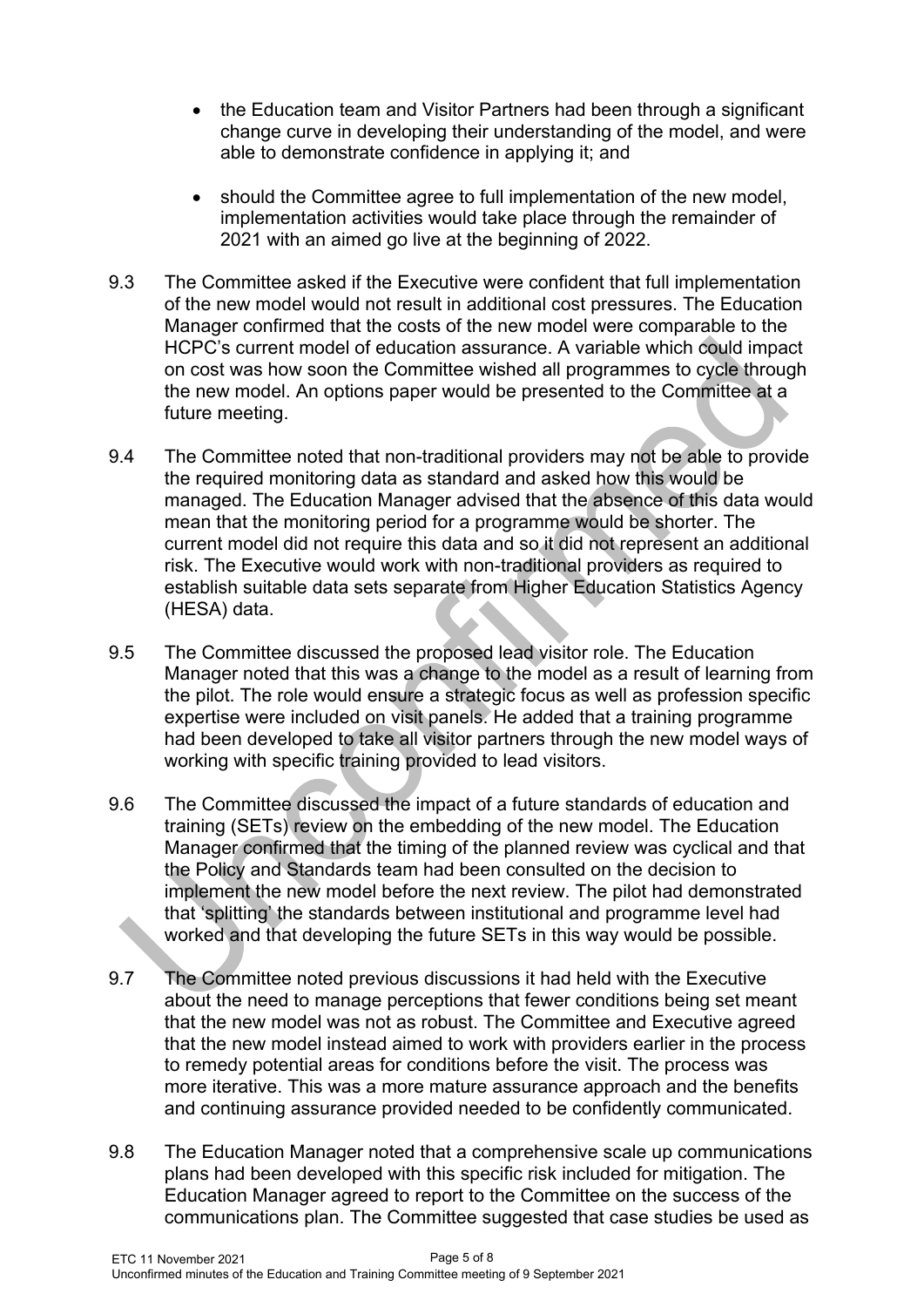part of the communications plan to illustrate the differences and benefits of the new model.

- 9.9 The Committee approved the implementation of the new education assurance model noting that the approval and focused review process would commence from September 2021 and the performance review process would commence from January 2022.
- 9.10 The Committee thanked the Education Manager and the wider Education team for the excellent work undertaken to develop and pilot the new model successfully.

#### **Item 10 - Education and Training Committee Governance Documents (ETC 29/21)**

- 10.1 The Committee received a paper from the Head of Governance.
- 10.2 The Committee noted that in order to implement the decision making framework needed for the new education assurance model a number of Code of Corporate Governance documents required revision.
- 10.3 The Committee approved the revised Education and Training Committee Scheme of Delegation.
- 10.4 The Committee agreed to recommend that the Council approve the revised Education and Training Committee Rules and Standing Orders.

#### **Item 11 - Comparable Qualifications List update (ETC 30/21)**

- 11.1 The Committee received a paper from the Registration Manager. The paper invited the Committee to remove a programme from the Comparable Qualifications List (CQL). It also proposed additional assurance controls for the CQL.
- 11.2 The Committee noted the following points:-
	- the CQL was implemented in June 2017. It maintained a list of international qualifications determined to be of a comparable standard to an equivalent HCPC approved qualification awarded in the UK;
	- the CQL contained 60 qualifications:
	- the Executive undertook a number of checks on the CQL on an annual basis to provide assurance that programmes on the list continued to be of comparable standard;
	- the most recent checks had highlighted that one programme no longer met the required standard. This was the first time a programme had been found to no longer be suitable for inclusion. The Committee were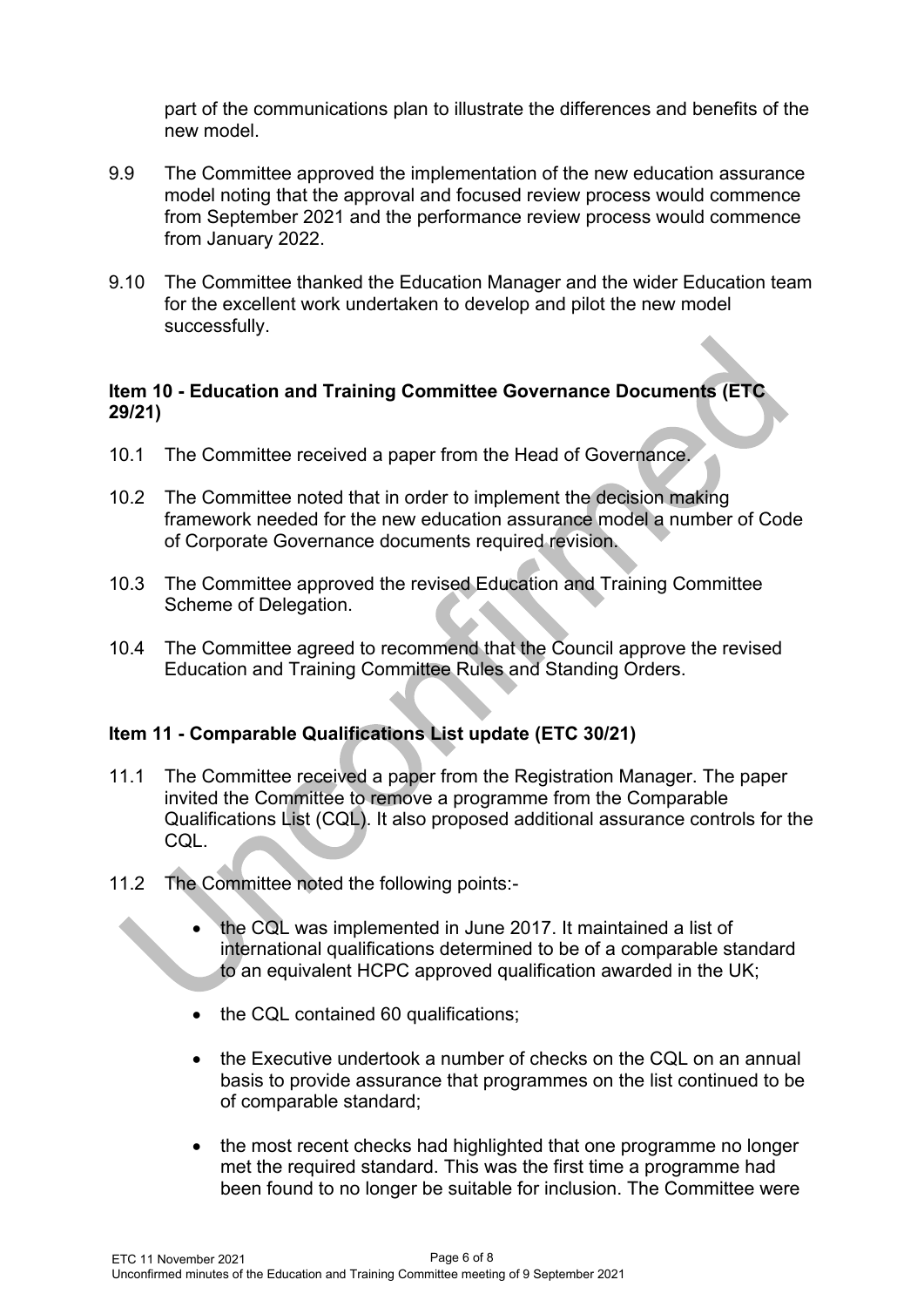asked to remove Licenciatura em Fisioterapia from Universidade Fernando Pessoa from the CQL; and

- additionally the Registration team had reviewed the CQL assurance controls in place and were recommending additional controls, these were set out in the paper.
- 11.3 The Registration Manager noted that the identification of a programme through the assurance controls demonstrated the controls were effective. Additional controls were proposed to further increase confidence in the CQL.
- 11.4 The Committee thanked the Registration Manager for the clear paper and for the ongoing assurance activity the Registration Team undertook on the CQL, which had been effective
- 11.5 The Committee agreed that the proposed additional controls as detailed in the paper should be put in place. The Registration Manager noted that the operation of the CQL would be within the scope of an upcoming fundamental review of the HCPC's international registration processes.
- 11.6 The Committee agreed that Licenciatura em Fisioterapia from Universidade Fernando Pessoa would be removed from the CQL with immediate effect.

The Committee noted the following items:

#### **Item 12. Education and Training Committee forward workplan (ETC 31/21)**

#### **Item 13 - Any other business**

13.1 There was no further business.

# **Item 14 - Date and time of next meeting**

14.1 Thursday 11 November - virtual

#### **Item 15 - Resolution**

The Committee is invited to adopt the following:

'The Committee hereby resolves that the remainder of the meeting shall be held in private, because the matters being discussed relate to the following;

- (a) information relating to a registrant, former registrant or application for registration;
- (b) information relating to an employee or office holder, former employee or applicant for any post or office;
- (c) the terms of, or expenditure under, a tender or contract for the purchase or supply of goods or services or the acquisition or disposal of property;
- (d) negotiations or consultation concerning labour relations between the Council and its employees;